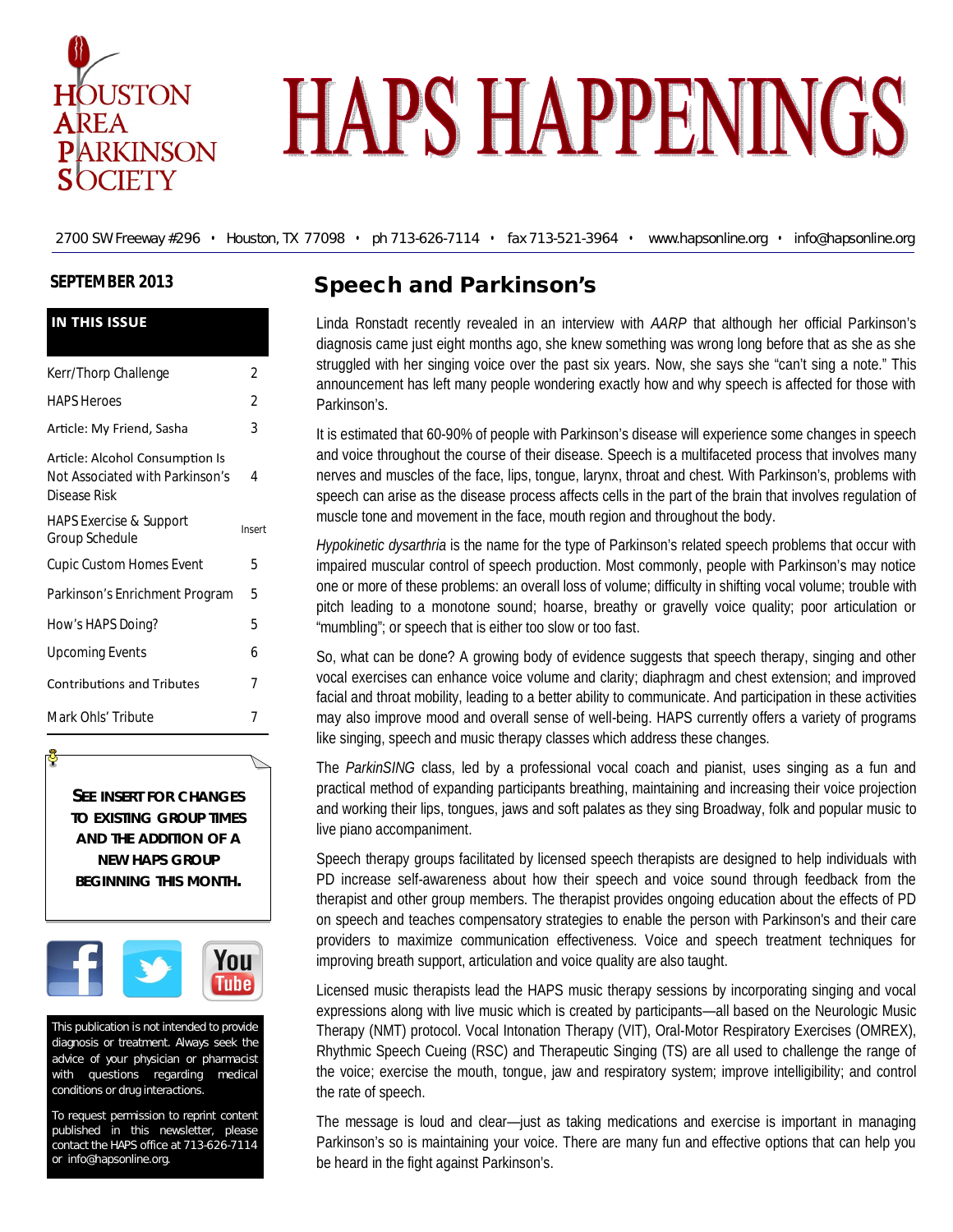# **2013 Kerr/Thorp Challenge Raised Over \$38,000—We Met the Challenge Boldly!**

With the outstanding generosity of HAPS constituents, clients and community shareholders who joined the Kerr/Thorp Challenge and contributed valuable funding over the past three months, we met the original \$12,500 challenge by the end of July and blew past the increased grant goal of \$15,000 by raising a total of \$23,134 by the end of August! Add \$15,000 that is matched and you contributed an incredible \$38,134 to support the organization's programs. We are immensely grateful to all who helped us meet the challenge, and especially, to Rob Kerr/Kerrco Inc. and Jim Thorp/Thorp Petroleum for their extraordinary commitment to HAPS by matching contributions and allowing your gift to have twice its impact.

HAPS strives to remain relevant, vital and connected to the community it serves by presenting programs that fill gaps in care for all who are living with a diagnosis of Parkinson's disease—including patients, spouses, family members and caregivers. We try hard to offer client-centered, innovative programs that address the intricacies of navigating life with this movement disorder. HAPS is committed to being an advocate and voice for Parkinson's, responding to current trends and disseminating knowledge about the disease.



On behalf of the Board of Directors and the entire organization, we thank you. As we provide essential services for families affected by Parkinson's in greater Houston, we are here to do the work—but we can't do it without continued financial contributions and friendship. We sincerely appreciate this tremendous show of support from the many friends who believe in the organization's mission and make our efforts possible.

Many thanks to Eugene Lai, MD, PhD who led the presentation of the August HAPS Summer Lecture Series, *What's New in Parkinson's Research*, on Friday, August 9<sup>th</sup>. We appreciate your time and expertise. *Thank You!*

# **HAPS Heroes Return as Marathon Co-chairs**

HAPS Marathon co-chairs Debby Hurlbert and Kathy Smith are back for one more season leading our Superhero Squad in the 2014 Chevron Houston Marathon on January 18-19. Last year, Debby and Kathy were among top fundraisers who helped HAPS raise a recordbreaking \$79,500! And both participated in the ABB 5K Fun Run/Walk alongside our biggest turnout of walkers. **Debby and Kathy want you to join them this year and show our community that it is possible for people with Parkinson's disease to complete this race!**



Debby, who has participated in the 5K since 2010, is amazed by the support she receives from family and friends during this event. Debby says, "A lot of people with PD think that they can't walk that far, but they can. There are crowds of people cheering you on along the way and it's fun." Last year, Debby used a wheelchair for the race and her team took turns pushing her towards the finish line. For Debby, it doesn't matter if she is walking or wheeling, she always feels like she is accomplishing something meaningful.



Kathy will be walking in her fourth consecutive 5K. For her, this event is something she can enjoy with her family. This past year, Kathy's brother Dave flew in from Philadelphia and surprised her at the starting line the morning of the race to walk with her. Kathy uses the Marathon as a chance to raise awareness for the disease and give back to HAPS. She describes crossing the finish line as an emotional feat and says, "Each year when they put that medal around my neck, it validates that I am still here, still fighting this disease and I can still do this."

*To join Debby and Kathy's Superhero Squad in the 2014 Chevron Houston Marathon, please contact Kelly Nicholls at 713-313-1621 or nicholls@hapsonline.org.*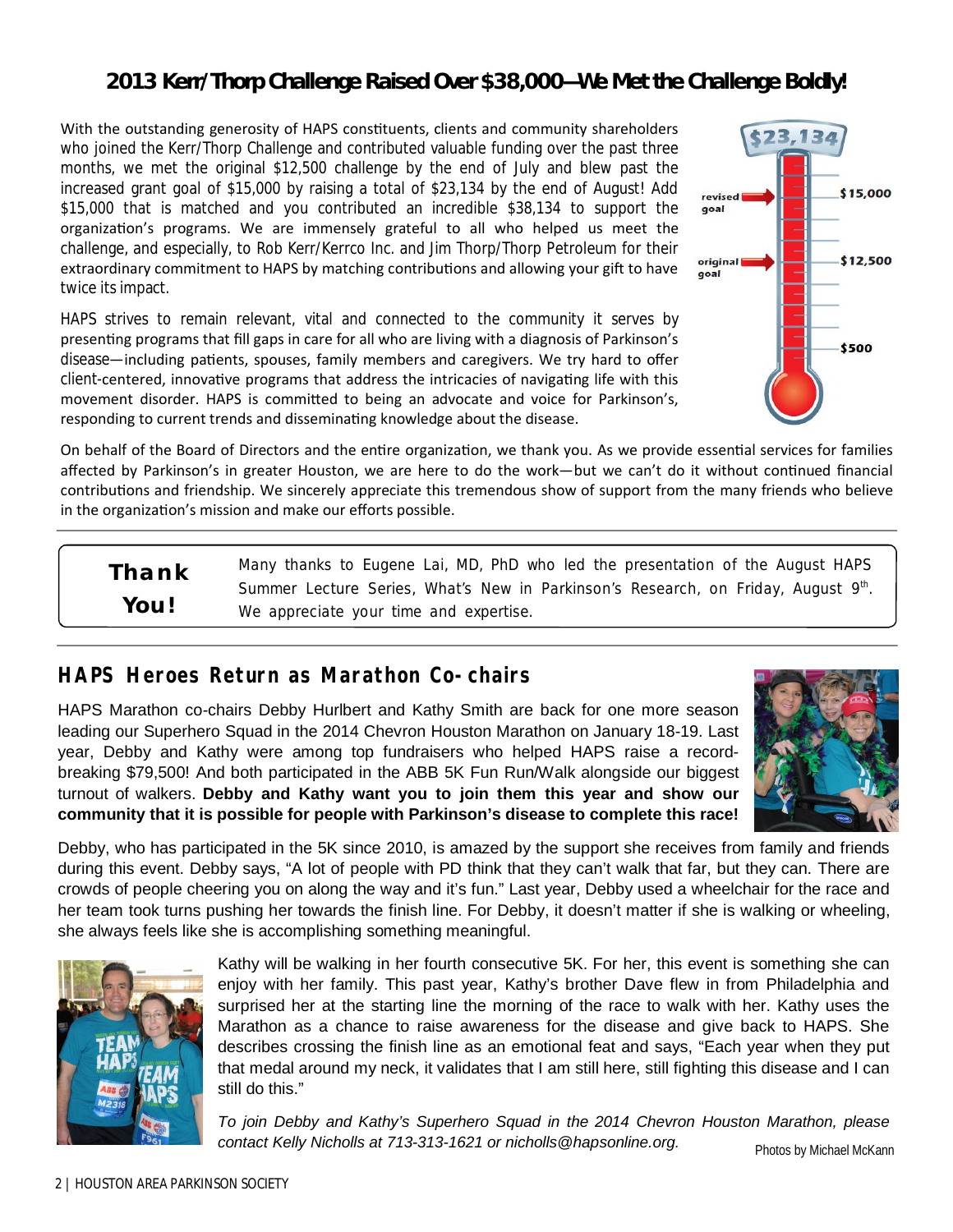# **My Friend, Sasha** BY BETSY ARBELOVSKY

Early in Parkinson's, I developed Freezing of Gait (FOG) and started falling. I just celebrated one year, five months without a fall! The previous year and a half I fell abruptly 19 times, with seven serious injuries. Sasha, my Medical Mobility and Alert Service Dog anticipates episodes of FOG, and alerts me so I sit instead of falling.

Service Dogs are routinely trained to pick up dropped items, open doors, pull off socks, retrieve a phone or provide stability. Sasha has close to 100 commands.

I've been told about 50% of these specially trained dogs can also alert. The dog "invents" their alert. Shortly after Sasha and I were

partnered, our favorite time of day was a walk on the beach by my home. So, I was shocked one day, 20 yards into a walk, when Sasha blocked me like a gate and whined like crazy. I said, "bad boy" and tried to go around him, but he blocked me, so I pushed past him. I got 10 feet farther and he blocked me again, whining and wouldn't let me get around him to the right or to the left. Knowing he wanted to go to the beach more than I did, I realized something must be wrong and I sat on the ground. He lay in front of me for a few minutes and then jumped up like nothing was wrong and we went to the beach. Sasha has done this 44 times. Physicians who have seen us theorize Sasha sees and or hears a change in my gait that is imperceptible to us.

I am always being watched by Sasha, if I roll over in bed, he gets up and walks over to check on me. When I exercise in a pool, he lies by the side of the pool and never takes his eyes or ears off me. I've had four falls in his presence; twice I ignored his alert—a mistake I have sworn not to repeat!

Once, early in Sasha's training, I threw a ball, yelled fetch and only then realized I had his leash looped around my wrist. Quickly implementing an ultimately flawed plan, I tried to run to keep up with Sasha. If anyone had filmed it, the video would have gone viral! There were arms and legs going in all directions.

Sasha helps me up and down stairs, pausing on each

stair, with his paws even so I can steady myself without injuring him. If I'm standing, he is gently leaned against me, monitoring me. He walks me slowly and safely across ice and through narrow spaces. I can confidently walk through a crowd with Sasha; because people automatically give me a bit of space, I'm not shoved. He has lain unnoticed under airline seats, in restaurants, yoga classes, theaters and at medical appointments. Sasha significantly reduces stress. Now my husband doesn't panic if I'm too slow to answer his call. Before partnering with Sasha, at least once a week, someone would ask me if I'd had too much to drink. Not one person has mistaken me for drunk with Sasha at my side!



medical expenses.



All this comes with a price. When we get off a long flight, we make a bee line for the Service Dog Relief Area, NOT the Ladies Room. I always have lamb, liver snacks, a collapsible water dish, plastic bags (don't ask) and a clothing roller with me. Did I mention shedding? Service Dogs are groomed daily, but they still shed. Expensive food and veterinary care are only partially offset at tax time, as expenses for a Service Dog are treated just like other

Just like any other medical strategy, Sasha has side effects. Worry over loose, aggressive dogs is my greatest concern. Sasha is effective because he pays 100% attention to me. Many Service Dogs cannot work after being attacked by another dog.

> I cherish lively discussions on a range of topics; now almost everyone talks to me about dogs. Almost everyone is wonderfully supportive and knowledgeable about Service Dog laws and etiquette, but the occasional hassles are exhausting and sometimes deeply painful.

> Much less often, but more traumatic is when someone challenges your right to be in public. Federal Law is crystal clear, a person with a disability assisted by a Service Dog can go EVERYWHERE any other member of the public is allowed. There is no legally required or recognized "certification for Service Dogs," and it is a violation of a person's Civil Rights to demand any paperwork before granting access.

It is perfectly legal to ask a person two questions: Does the dog serve a person with a disability (yes or no), and what type of service does the dog provide (mobility, alert, sight, hearing)?

After a few sessions with a dog trainer, the family pooch may be able to help out, or at least not harm those who don't need a fully trained Service Dog. Dogs need to be walked and they naturally encourage longer strides; both bonuses for those dealing with Parkinson's. Visual stimulation can reduce the risk of Freezing of Gait, so any obedience trained dog continually swinging their

nose in front of your knee might prevent a fall. Any dog can be easily trained to pick up what you've dropped. Most importantly, teaching the family pooch to not pull or trip could prevent a catastrophic fall whether a person is dealing with a neurological challenge or not, and after all, we are all opposed to falling!

*A version of this article was originally published in the Summer 2013 edition of the Northwest Parkinson's Foundation (NWPF) quarterly newsletter, Parkinson's Post. It is reprinted with updates by the author and with permission from NWPF. For other publications, please visit www.nwpf.org.*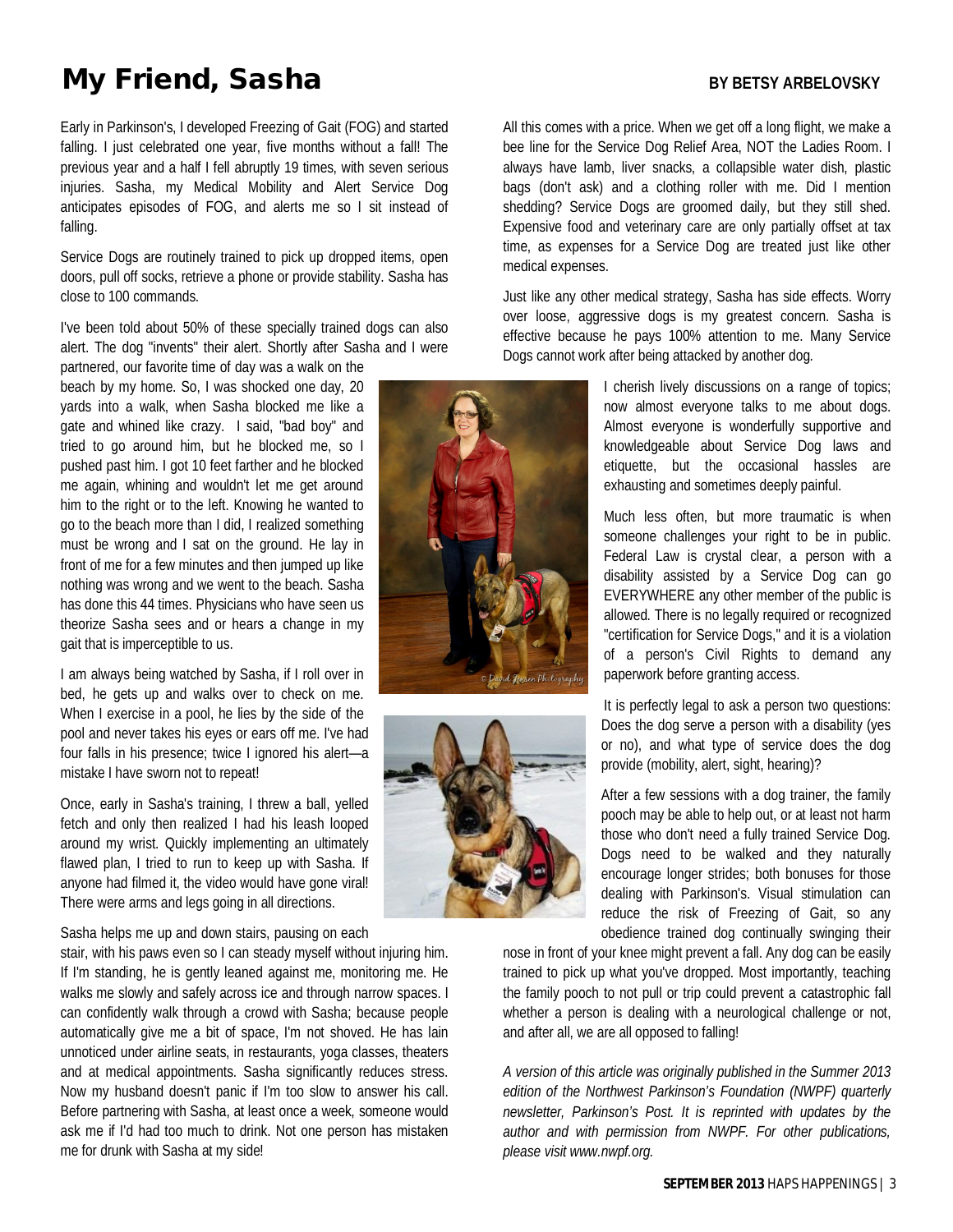# **Alcohol Consumption Is Not Associated with Parkinson's Disease Risk**



Drinking alcoholic beverages is not associated with Parkinson's disease (PD) risk, according to a new study published in the June issue of *PLOS ONE*. However, in additional analyses the study did find that among those who drink only beer, greater consumption was associated with lower risk for PD and among those who consumed only liquor, greater consumption was associated with higher risk for PD. No association was found between wine and PD risk.

While previous studies have found that cigarette smoking and coffee consumption are associated with a lower risk of Parkinson's disease, research on alcohol consumption and PD risk has shown

conflicting data. The researchers, led by Rui Lui, Ph.D., of the National Institute of Environmental Health Sciences in Research Triangle Park, NC, were interested in learning more about alcohol's effects on Parkinson's disease risk and how specific types of alcoholic beverages might influence that risk.

The study looked at 306,895 people (ages 50 to 71 at the time) who participated in the 1995-1996 NIH-AARP Diet and Health Study, which collected detailed lifestyle and dietary information from participants. Researchers followed up with study participants and compared the alcohol consumption of the 1,094 people who were diagnosed with PD between 2000 and 2006 to those who did not develop the disease.

#### **Results**

- Overall, total alcohol consumption was not associated with Parkinson's disease risk.
- People who drank beer only and consumed one or more beers per day had a 59 percent lower risk of PD than non-alcohol drinkers.
- People who drank liquor only and consumed one or more drinks per day had a more than two-fold higher risk of PD than non-alcohol drinkers.

#### **What Does It Mean?**

The major finding of this study is that there is no association between total consumption of alcoholic beverages and future risk of Parkinson's disease.

This is in contrast to caffeine consumption and smoking which are associated with lower risk for PD. Researchers have tried to explain the association between caffeine and smoking to PD in one of two ways - either that there is something protective in caffeine or in smoking which reduces the risk for PD, or, that people with PD are less predisposed to addiction, possibly because of reduced dopamine even before disease onset. The fact that alcohol consumption is not associated with reduced PD risk argues against the second hypothesis.

In additional analyses, the researchers found that among those who consume only beer, higher consumption was associated with a lower PD risk and among those who consume only liquor, higher consumption was associated with a higher PD risk. It is very difficult to interpret these findings because of the opposite effects of beer and liquor consumptions. Plus this study reports on an association between a substance (alcohol) and an outcome, but is not designed to prove definitive cause and effect.

The study did not investigate the reasons why beer and liquor affect Parkinson's disease risk. One proposed mechanism would be that beer consumption elevates plasma urate which is associated with lower PD risk. The higher risk of Parkinson's disease among liquor drinkers may be due to the detrimental effects of liquor's high ethanol content and its lack of vitamins and antioxidants.

Research on alcohol consumption and Parkinson's disease still shows conflicting data. People who do not drink alcohol should not start drinking beer to try to prevent PD.

*Reference: Liu R, Guo X, Park Y, Wang J, Huang X, et al. (2013) Alcohol Consumption, Types of Alcohol, and Parkinson's Disease. PLoS ONE 8(6): e66452. DOI: 10.1371/journal.pone.0066452 http://dx.doi.org/10.1371/journal.pone.0066452*

*This article was originally published in the "Parkinson's Science News: What Does it Mean?" section of Parkinson's Disease Foundation (PDF) website. It is reprinted, in its entirety, with permission from PDF. For other science news, please visit www.pdf.org/science\_news.*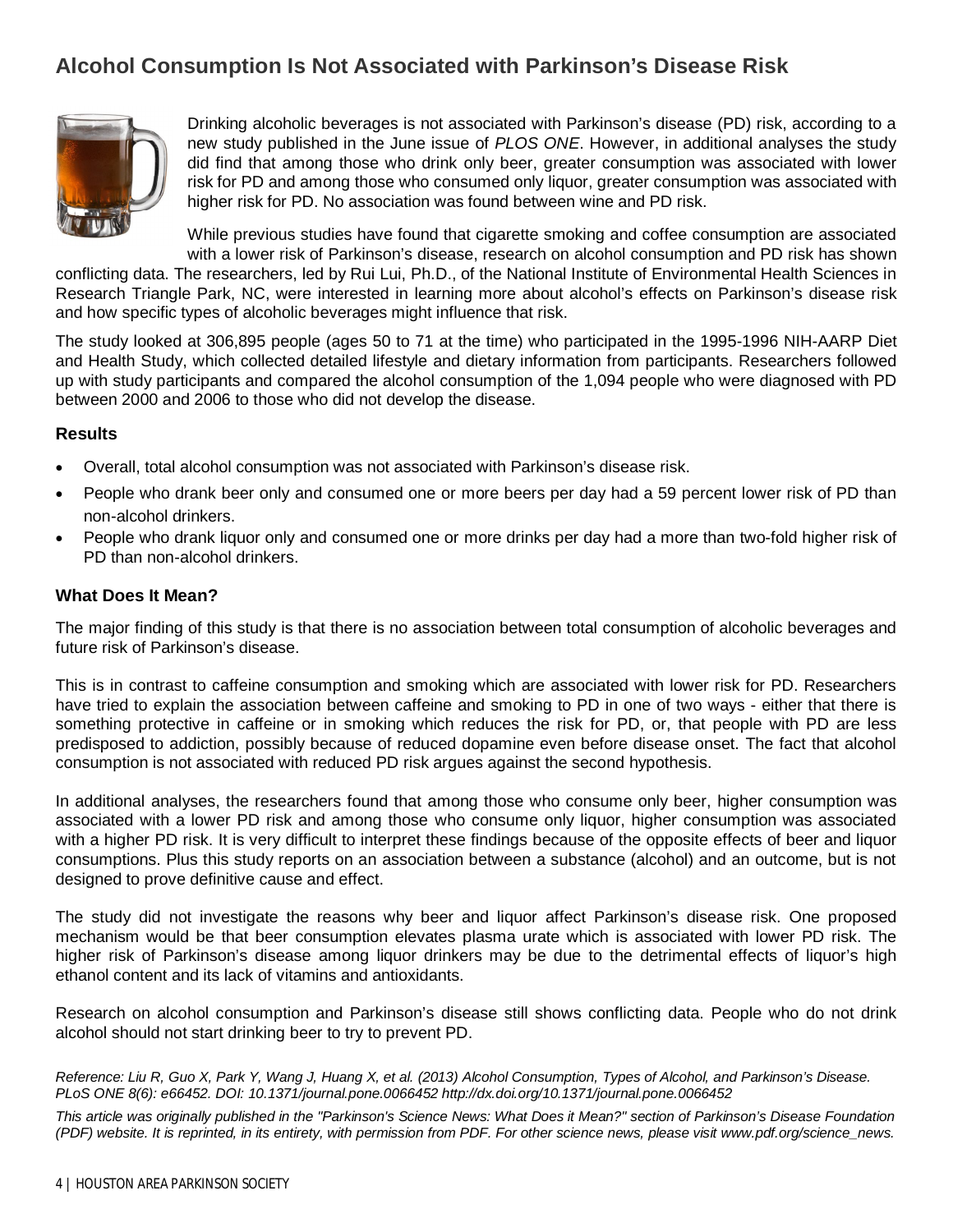# **Cupic custom homes opens their house to haps**



Cupic Custom Homes recently hosted, *Come to our House*, an event that raised almost \$10,000 for HAPS programs and services. Inspired by family members with Parkinson's disease, Cupic Custom Homes owners Kristina and Shane Cupic organized this open house as a way to give back to the Parkinson's community while premiering their newest project, a fabulous multimillion dollar custom home in the Piney Point area. The evening was filled with live Latin jazz and refreshments along with Argentine Tango performances by members of HAPS' Tango class with *Bésame Mucho* sung by Raul Orlando Edwards.





HAPS sincerely thanks the Cupic family and Cupic Custom Homes for hosting such a wonderful event to benefit our organization and for providing a unique opportunity to raise awareness of Parkinson's. We also would like to thank all of the HAPS Tango group members who performed at the event.



**Special thanks to all of the generous Underwriters who helped make this event possible:** *Cactus Power & Light LLC, Law Office of Manuel Gonzalez, Pawan Grover M.D., P.A., Ken Kehoe & Company, Charlotte Leach and Martha Turner Properties, Brent and Dr. Mazie Leftwich, Law Office of Claudia Lozano, Memorial City Bank, Memorial MRI & Diagnostic, OrthoMed, Joyce P. Schechter and Ambassador Arthur Schechter, Spagnoletti & Co., Sprint Waste, Stewart Cadillac, Texas Orthopaedic & Aquatic Therapy Institute, and University General Hospital.*

Photos by Michael McKann

# **Parkinson's Enrichment Program pilot project update**

HAPS continues to recruit participants for a pilot project for an extended enrichment program for people with Parkinson's disease. This four-hour program, beginning October 11, 2013, will meet once a week for six weeks at Memorial Drive Lutheran Church and is intended to function as a social, educational and entertainment opportunity for those who participate. Each weekly session will include speakers on various Parkinson's and non-Parkinson's related topics. The program will also include discussions, peer support and recreational activities such as Wii, card games, book club and more!

HAPS is looking for 15-20 people with mild to moderate Parkinson's disease who can function independently and can commit to the six-week pilot program. If you are interested in participating, contact the HAPS office at harris@hapsonline.org or 713-626-7114.

# **How's HAPS Doing?**

HAPS engages in ongoing assessment of its programs by evaluating the level of interest and need reflected by participation and attendance, and through feedback from clients utilizing its services. In addition, HAPS maintains a dialogue with similar regional and national organizations to share perspectives regarding the value of programs and services that address chronic disease care management for the Parkinson community. HAPS meets formally with peer groups at the World Parkinson Congress and at regular meetings with a consortium of independent regional Parkinson's organizations from across the U.S.

Continuing communication with medical professionals and movement disorder specialists on the HAPS Medical Advisory Board also assists our organization in its efforts to improve the quality of life for the growing Parkinson's population in the Houston area. Together, we work in partnership to provide programs that foster prolonged mobility, functional independence, enrichment and opportunities for social connection.

We would like to hear from you to help us determine how we are doing in providing you with appropriate programs, groups and services. Please complete the enclosed HAPS Program Evaluation and return by November 1, 2013. Responses will remain anonymous and may be mailed in the enclosed envelope, scanned and emailed to info@hapsonline.org or sent by fax to 713-521-3964. If you have any questions, contact HAPS at 713-626-7114.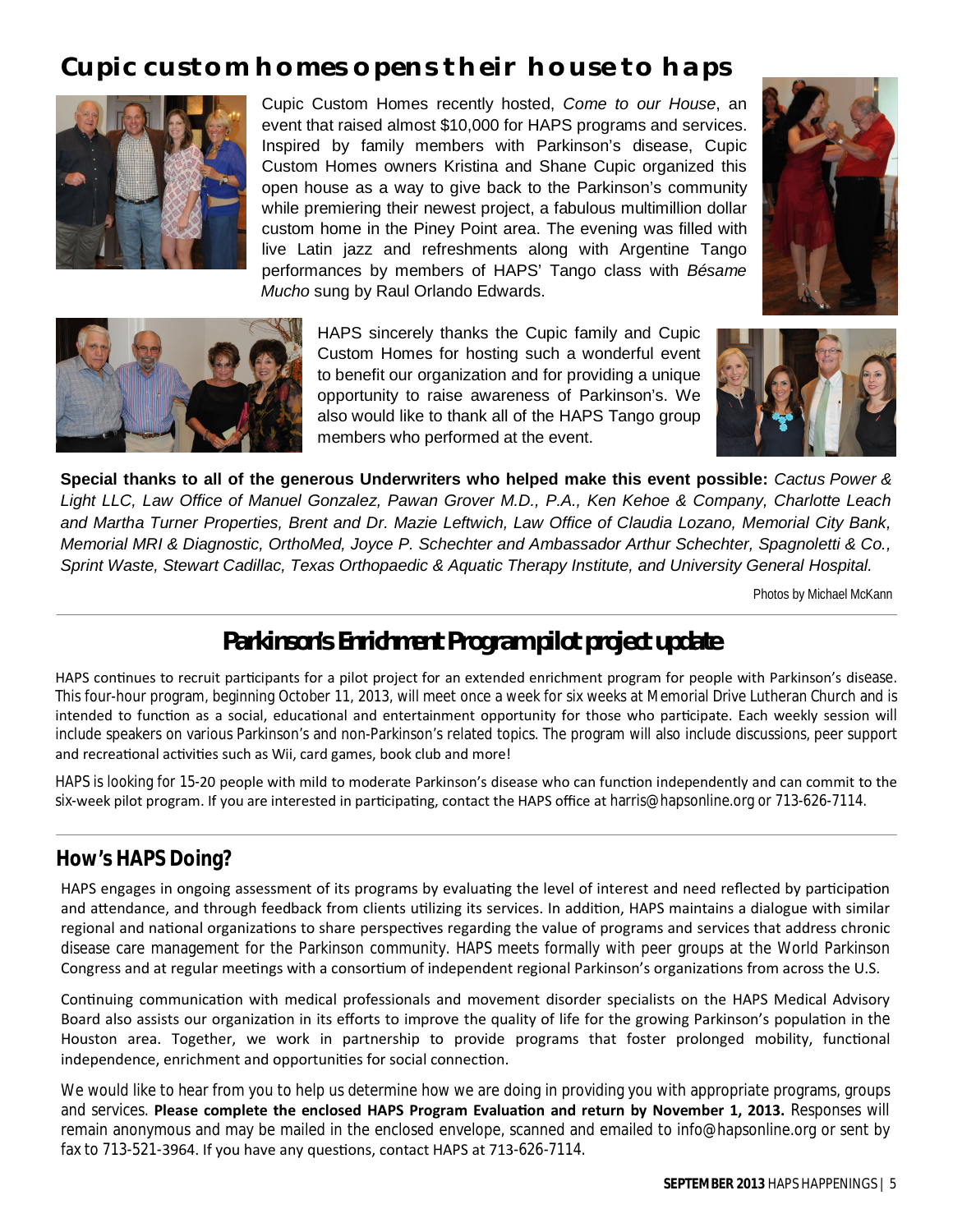

# **4THANNUAL PARKINSON'SCAREGIVERCONFERENCE:** dealing with the day-to-day

**Saturday, September 7, 2013 8:30 am—2:00 pm**

**United Way 50 Waugh Drive Houston, TX 77007**

Houston Area Parkinson Society (HAPS) and Parkinson's Disease Research, Education & Clinical Center (PADRECC) invite you to attend this special, full-day educational event designed exclusively for caregivers of individuals with Parkinson's disease (PD). This program will offer participants helpful, practical information for managing the challenges of caring for someone with PD including sessions on medication management; communication and swallowing; independence and safety; nutrition; understanding cognitive changes and more!

**This event is a free conference for caregivers only.** Breakfast, lunch and educational materials are included.

Registration is required by phone at 713-626-7114 or email at crist@hapsonline.org.



# **Research Roundtable Comes to Houston**

The Michael J. Fox Foundation invites you to a private Research Roundtable to hear from leading scientists in the field **about the status of research toward next-generaƟon treatments for Parkinson's disease.**

Dave Iverson, an award winning journalist and contributing editor for The Michael J. Fox Foundation, will lead a panel discussion on "Improving Symptomatic Treatments, Developing Disease-modifying Therapies and the Role of Biomarkers in Research." Audience Q&A will follow. Light refreshments will be provided.

**WHEN:** *Monday, September 9, 2013 6:00 – 8:00 PM (6 – 6:30 Meet and Greet/RegistraƟon)*

**WHERE:** *HyaƩ Regency Houston 1200 Louisiana Street Houston, Texas*

## **Register by Wednesday, September 4th . RegistraƟon is complimentary. SeaƟng is limited.**

Contact Hallie Nazar de Jaucourt, 212.509.0995 ext. 204 or hnazardejaucourt@michaeljfox.org

## **FEATURED PANELISTS:**

**Brian Fiske, PhD** *Vice President of Research Programs* The Michael J. Fox Foundation

**Joseph Jankovic, MD** *Professor of Neurology DisƟnguished Chair in Movement Disorders Director, Parkinson's Disease Center and Movement Disorders Clinic* Baylor College of Medicine - Department of Neurology

# **NEWLY DIAGNOSED EDUCATION PROGRAM**

.For those who have been diagnosed with Parkinson's disease within the last three years.

**Saturday, September 21st 8:30 am —1 2:30 pm Presented by Dr. Mya Schiess** 

Contact the HAPS office for more information at 713-626-7114 or crist@hapsonline.org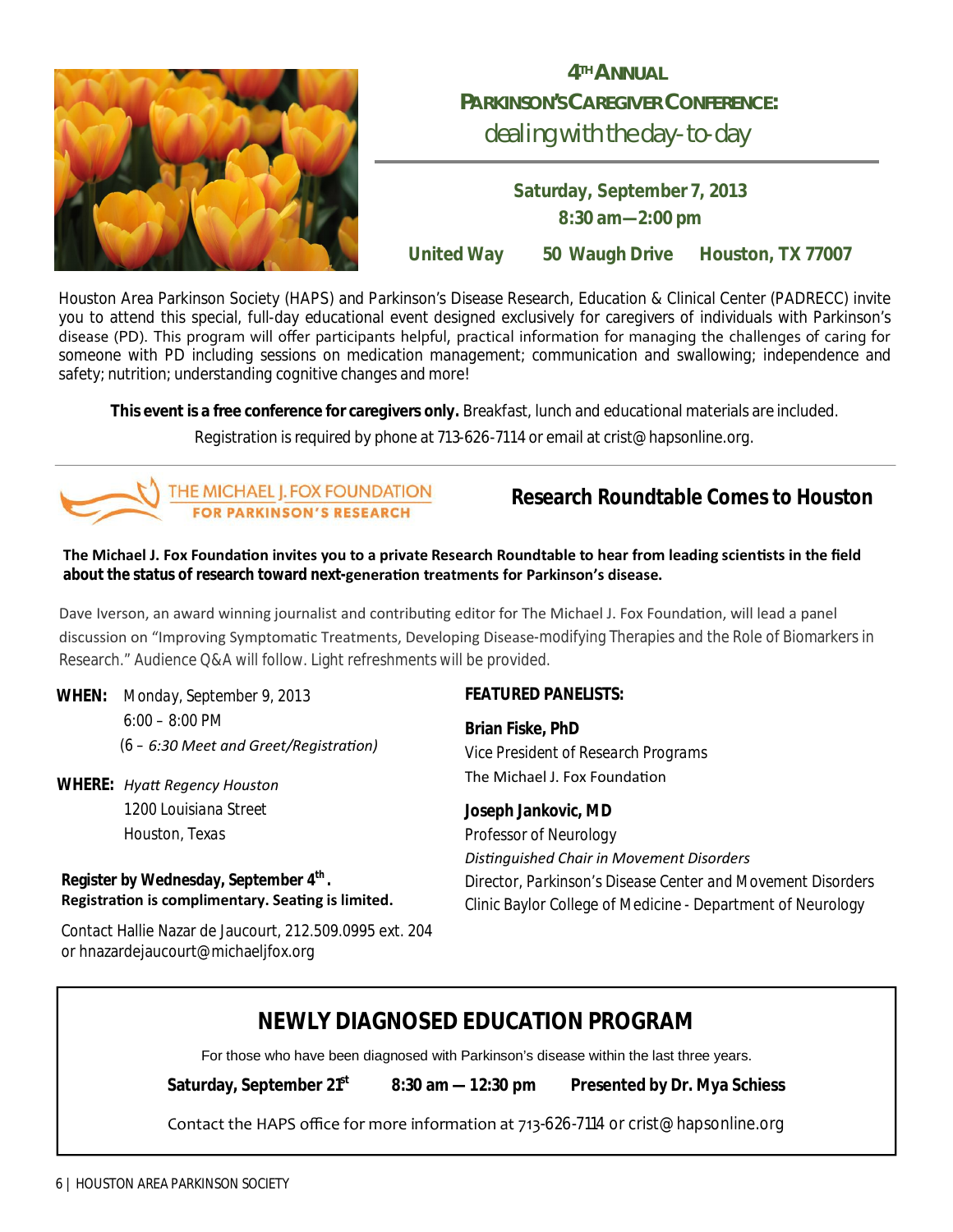# CONTRIBUTIONS

We are extremely grateful to the following individuals for their generous support of HAPS. Without the continued support of our donors, none of our programs or services would be possible.

## **IN MEMORY**

**Neil Bawa** Fort Bend Friends and Neighbors Faith United Methodist Church

> **Joe Brown** Ann Plantowsky

**Ron Bynes** Carolyn and Jerry Rowe

**Howard W. Derrickson** Anonymous

> **Robert W. Hervey** Doris Hervey

**Harold Huss** Katy and Josh Huss

**Tom M. Lamberth, Jr.** Inez Kelley

**Mark Ohls** Leslye and David Weaver Georgann Richter Stephanie and Gabriel Zamora Gail and Mike Hendryx

**Jerry Shackelford** Glenda Wilcox Jane Saniuk Jackie Alford First State Bank of Uvalde Directors, Officers and Employees

> **Raymond Hill** Gail and Mike Hendryx

> **Nancy Cosine Martone** Celia Sparacio

**Robert W. Sims** Lana Sims

**Harold Spangler** Barbara Haveson Cari and Bill Greene Marlene and Norman Rosenthal Rita Blumenfeld Rosalyn Saron Bill Pattillo Janice and Gary Schessler Carolyn Plessner Marlan and Harvey J. Anderson Ethel and Benard Nelkin Anthony Dibaggio Janet Marshall Reba Magids Charlotte and Floyd Goldberg Margie Scott Jeannine Fairburn Joann Pierce W. Donald Greene, CPA Susan and Don Warren Shirley Safer

> **Don Spradling** Cheryl and Don Davis

> **Nancy Angell Streeter** Meg and Dan Lauck

**Robert Riley Vincent** Mr. and Mrs. George F. Tacquard

> **Ms. Ione Menchaca** Dotti and Mike Visosky

## **GIFTS**

Jonathan Shear Alice and Aubrey Calvin Rebecca Barsalou Jan Simmons Jo and Jim Furr Judi and Malcolm Marcoe Janet and Donald Beckmann Cynthia Crellen Patsy Van Stone Binky and John Strom Margaret and James Thomas Kenneth Schmidt Sandy and Carl Arnold Emma Haynes Asael Ramirez Connie and Ben Chambers Hilda Cardenas Verline Olive Patricia and Dennis Taylor Diane and Jim Cartwright Gail Lloyd Joanne Austin Beverly and Donald Johnson Lena Barry Susan and Michael Young

## **IN HONOR**

**Myron Brodie** Reba Magids

**Lynn Killean** Martha A. Clark

**Residents of The Forum at The Woodlands** Carolyn Killean

> **Margaret Romeo** Michael Romeo

While we make every effort to be accurate and thorough, it is possible to accidently omit or misspell a name. Please contact the *HAPS* office with corrections.



Houston Area Parkinson Society mourns the loss of Board member Mark Ohls who died after a brief illness August 12th. Mark joined the HAPS Board of Directors in January of this year and contributed significantly to the organization in the time he served. Inspired by fellow Board members, the Mark Ohls Memorial Fund has been established as a lasting tribute to this valuable member of the HAPS family to support emergency respite care needs among HAPS clients. Mark will be remembered for his outstanding warmth, sincere enthusiasm and loyal commitment to community service.